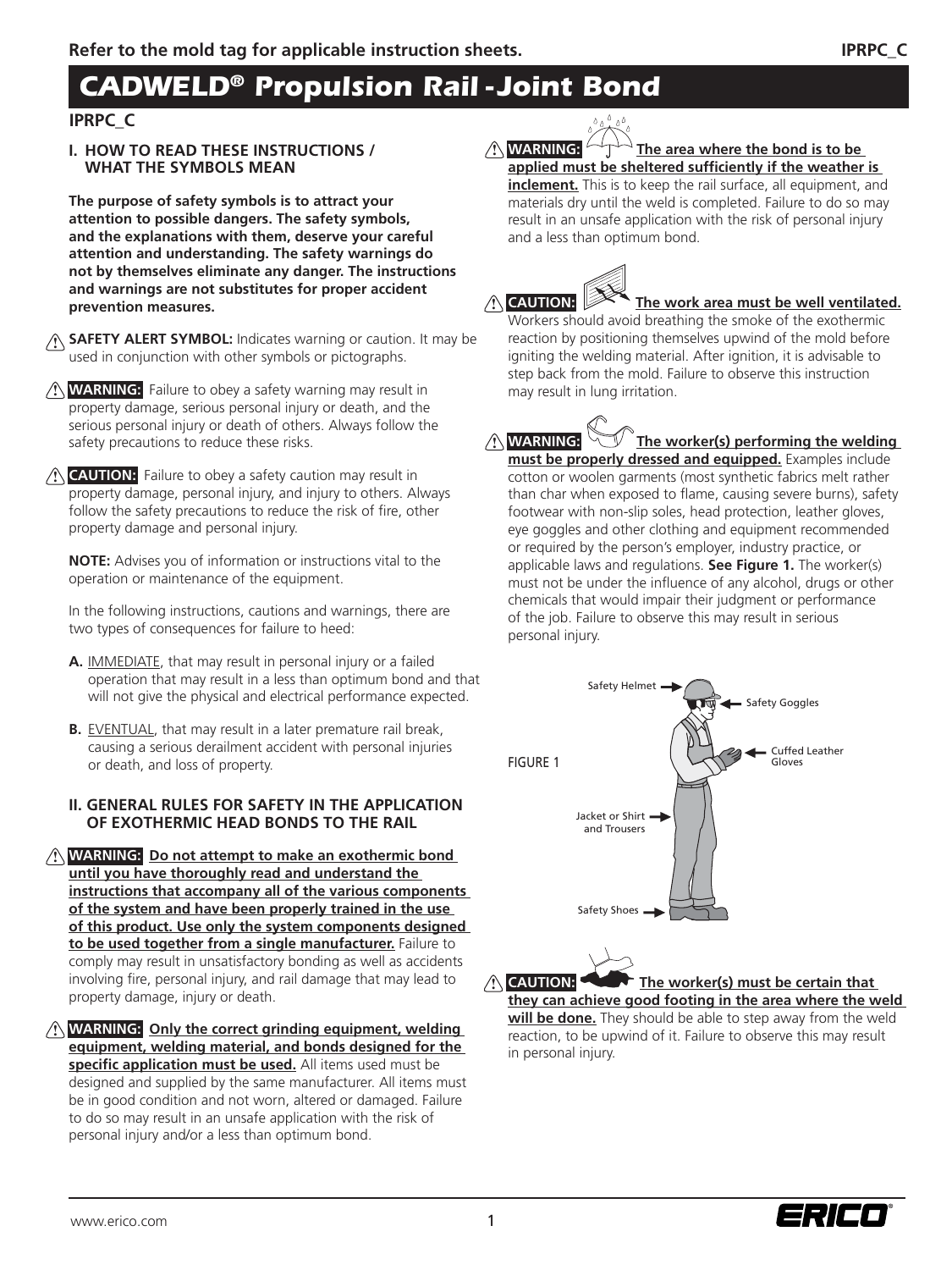# *CADWELD® Propulsion Rail - Joint Bond*

**A** WARNING: **WARNING: Carefully following the instructions for exothermic bonding is very important to achieving a quality reliable bond.** Failure to do so may cause hidden potential problems, the least of which is a poor electrical connection, and the most serious of which is an eventual broken rail leading to property damage, injury or death to the installer and others.

### **III. PREPARATION**

**A** WARNING: **Protect against potential fire hazards** local to the bonding area and remove all flammable **materials from the work area. Notify in advance other workers in the immediate area that a welding procedure is about to be done.** Failure to do this increases the risk of fire with the possibility of property damage, personal injury and death.

**NOTE:** In case of a fire involving large quantities of exothermic welding material,  $CO<sub>2</sub>$  or large quantities of water applied from a distance are required to reduce the spread of the fire.

### **! WARNING: The location of the bond is very important!**

The intent of a rail head bond is to electrically join two rail sections. Rail head bonds must be done only within the confines of the joint/splice bar as near to the bar center as practical. Failure to observe this may result in a rail break leading to property damage, injury or death to others. **See Figure 2.**



1. Clean the rail surface and bond terminals. Scrape off excess dirt and grease, and wipe away any remaining residue using a clean rag saturated with a railroad approved solvent.  **See Figure 3.** The cable and rail surface must be dry prior to welding!



#### **! WARNING: The area of the rail where the head bond will be applied and the bond terminals must be clean**

and dry. Failure to comply can cause poor bonding, excessive weld porosity, and/or spewing molten welding material with the potential for serious burns to the worker.

2. Use abrasive cloth or wire brush on the bond terminals if needed to remove surface oxidation.

**! CAUTION: The bond terminals must have a bright surface.**  Failure to comply with this may result in a less than optimal weld.



- 3. Lightly grind the rail surface using an ERICO approved grinding wheel that is self-cleaning or a CADWELD® brand Rail Head and Web Cleaner (Part SBB394C). Grinding wheels with resin binders may leave a surface film that may contaminate the surface, interfering with the achievement of an optimum bond and causing weld porosity.
- **! WARNING: The area of the rail head to be bonded must**  be lightly ground to a bright finish with no visible scratch marks or gouges (normal uniform finishing marks are **acceptable).** Failure to observe this may result in visible scratches or gouges due to overly aggressive grinding that are potential crack initiators and that may lead to rail breaks causing derailment accidents with property damage, injury and death to others. **See Figure 5.**



**! CAUTION: Grinding must not be done more than 4 hours prior to bonding.** If the time lapse is longer, sufficient contaminating rust may re-form requiring additional grinding. Failure to observe this may result in a less than optimum bond.

4. Dry the mold and rail by heating them to about 250°F (120°C) with a small propane torch.

### **! WARNING: The rail and mold must both be warmed to**

**drive off moisture.** Failure to observe this may result in weld spatter with the potential for serious burn injury, and a less than optimum bond with excessive porosity. **See Figure 6.**

FIGURE 6

FIGURE 5



**! WARNING: Rebonding over the application of an earlier bond is only permissible in areas of minimal stress such as**  the head of the rail within the confines of the joint/splice **bar!** Remove the original bond by grinding down to a smooth layer of parent rail steel. The new bond can then be made in the same location as the previous bond. Failure to observe this may result in a rail break leading to property damage, injury or death to others.



FIGURE 3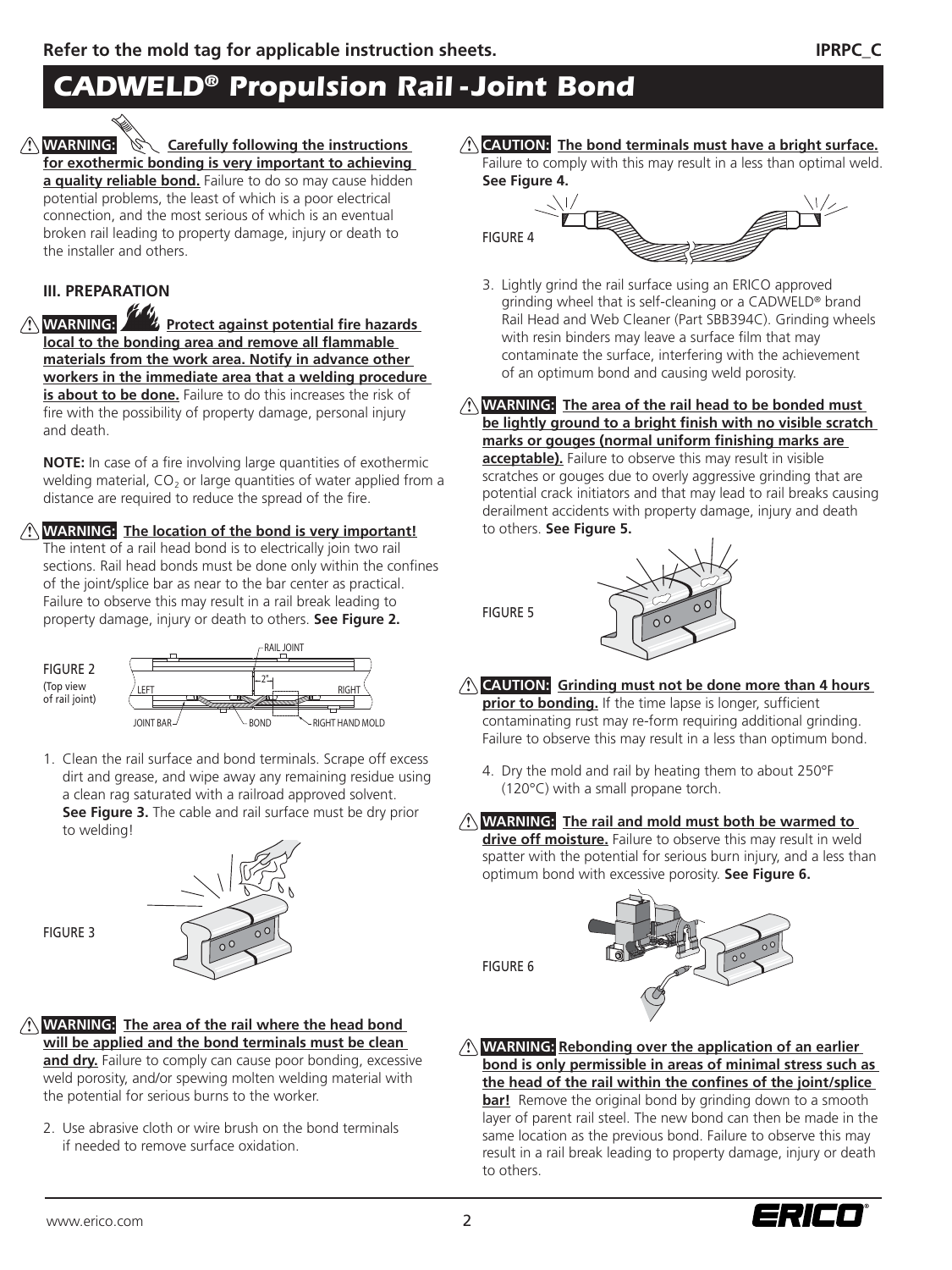# *CADWELD® Propulsion Rail - Joint Bond*

#### **IV. WELDING PROCEDURE**

1. Place bond in welder with flat surface against rail head and end of terminal against bond clip. This correctly positions bond in the weld cavity. Be sure the bond clip is in good condition and properly positions terminal under the center of the tap hole as shown. **See Figure 7.**



- 2. Position the welder with attached molds on the rail head. The bottom edge of the mold should be aligned with the lower edge of the rail head. Use the mold height adjusting screws to properly align the mold. **See Figure 8.**
- 3. Close clamp to lock welder on rail. Clamp is adjustable for rail sizes. Check that mold face fits against rail and bond terminal is held against rail by clevis. **See Figure 8.**



**! WARNING: Correctly positioning the mold against the rail head with the welder device is critical for safety and success in making a bond.** There must be no cracks between the lower part of the mold that contains the weld cavity and the rail surface; if a crack is present, the mold should be discarded and a new one used. **See Figure 9.** (Molds can generally be used for up to 50 welds.) The exothermic reaction reaches a

temperature in excess of 4000°F, therefore great care must be exercised to avoid spillage of the molten metal. Failure to observe this warning may result in molten metal leakage onto the rail with the immediate risk of personal injury, and potentially serious structural damage to the rail that could result in a rail break leading to property damage, injury or death to others.



4. Insert one steel disk, dished (concave) side up, in the crucible to cover the taphole. **See Figure 10**.



**! CAUTION: The steel disc must be correctly installed into the mold crucible.** Failure to properly position it may

result in premature leakage into the mold area, resulting in an unacceptable weld. **See Figure 11.**



- 
- 5. Dump the contents of the welding material container into the crucible, being careful not to upset the disk.